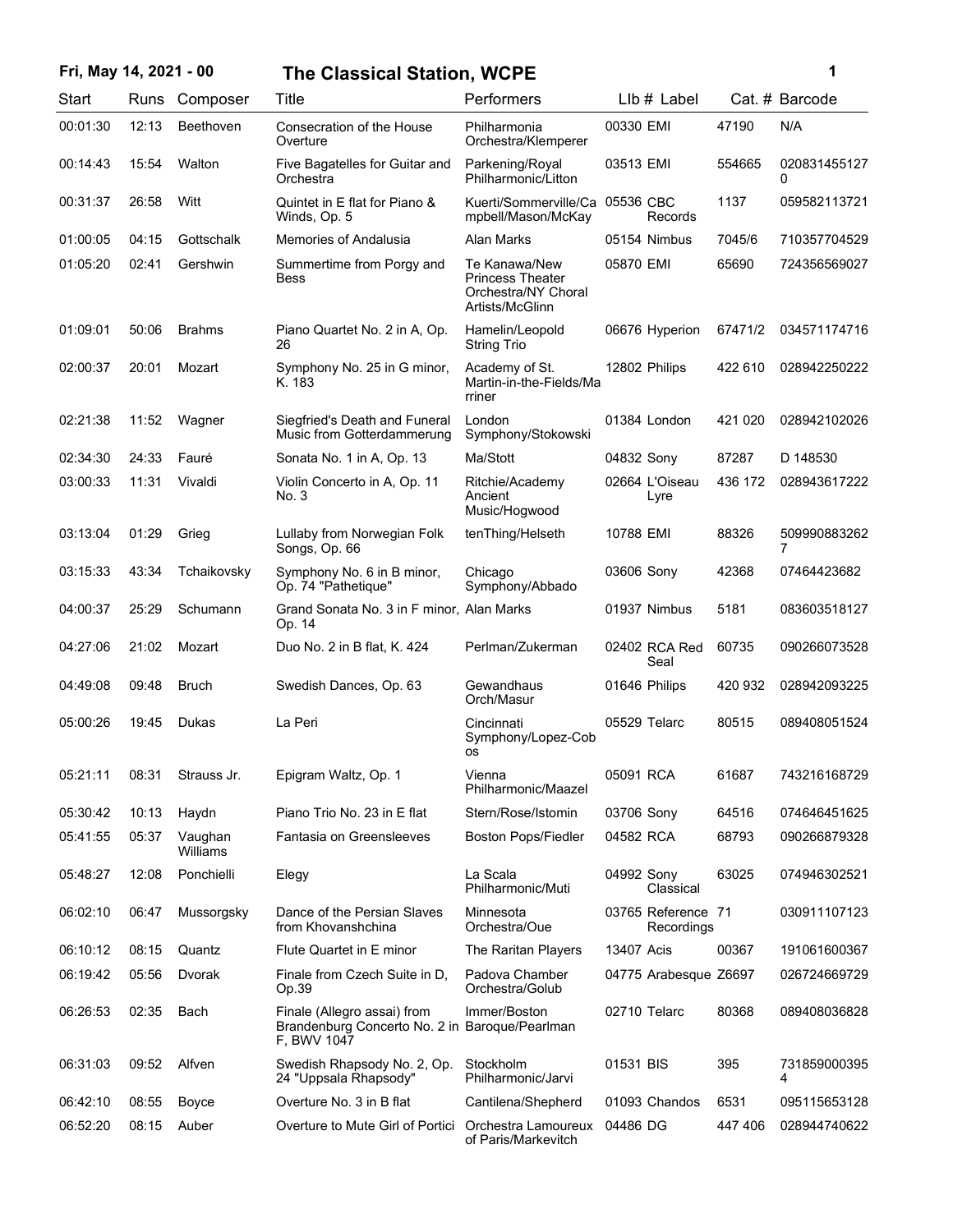### **Fri, May 14, 2021 - 07 2 The Classical Station, WCPE**

| ł | i |
|---|---|
|   |   |
|   |   |

| Start    | Runs  | Composer       | Title                                                                        | Performers                                                            |             | $Llb#$ Label                         |                                | Cat. # Barcode        |
|----------|-------|----------------|------------------------------------------------------------------------------|-----------------------------------------------------------------------|-------------|--------------------------------------|--------------------------------|-----------------------|
| 07:02:10 | 06:45 | Shostakovich   | Festive Overture, Op. 96                                                     | Cincinnati Pops/Kunzel 06108 Telarc                                   |             |                                      | 80595                          | 089408059520          |
| 07:10:10 | 02:58 | Vivaldi        | 2nd mvt (Largo, cantibile) from<br>Violin Concerto in B flat, Op. 4<br>No. 1 | Kaine/Academy of St. 12274 Decca<br>Martin-in-the-Fields/Ma<br>rriner |             |                                      |                                | 478 7309 028947873099 |
| 07:14:23 | 08:56 | Janacek        | <b>Moravian Dances</b>                                                       | Slovak<br>Philharmonic/Pešek                                          |             | 04765 Naxos                          |                                | 8.550376 730099537629 |
| 07:24:34 | 08:24 | Humperdinck    | Overture to Hansel and Gretel                                                | Philharmonia/Klemper 06912 EMI<br>er                                  |             |                                      | 62622                          | 724356262225          |
| 07:34:33 | 06:23 | Schubert       | Waltz-Caprice No. 7 from<br>Vienna Evenings                                  | <b>Vladimir Horowitz</b>                                              | 01796 DG    |                                      | 427 772                        | 028942777224          |
| 07:42:11 | 10:03 | Rossini        | Andante with Theme and<br>Variations                                         | Tamponi/Carbonare/B 11855 Warner<br>ossone/Allegrini                  |             | Classics                             | 43440                          | 08256462 825646243440 |
| 07:53:29 | 06:48 | Mozart         | Overture to Don Giovanni, K.<br>527                                          | Mostly Mozart Festival 04564 Sony<br>Orch/Brico                       |             |                                      | 62830                          | 074646283028          |
| 08:01:52 | 09:45 | Beethoven      | Leonore Overture No. 1                                                       | Philharmonia<br>Orchestra/Klemperer                                   | 00330 EMI   |                                      | 47190                          | N/A                   |
| 08:12:37 | 10:08 | Gade           | Concert Overture No. 3 in C.<br>Op. 14                                       | Danish National<br>RSO/Hogwood                                        |             | 07414 Chandos                        | 9957                           | 095115995723          |
| 08:23:45 | 01:53 | <b>Britten</b> | <b>Waltz from Matinees</b><br>musicales, Op. 24                              | National<br>Philharmonic/Bonynge                                      |             | 13072 Decca                          |                                | 483 2499 028948324996 |
| 08:26:38 | 08:42 | Gottschalk     | The Union, (a concert<br>paraphrase on national airs)                        | Alan Marks                                                            |             | 05154 Nimbus                         | 7045/6                         | 710357704529          |
| 08:36:55 | 01:26 | Bach           | Transform us by thy kindness<br>from Cantata 22                              | Ma/Amsterdam<br>Baroque<br>Orchestra/Koopman                          | 05088 Sony  |                                      | 60680                          | 074646068021          |
| 08:39:21 | 09:42 | Dvorak         | Finale from Violin Concerto in<br>A minor, Op. 53                            | Mutter/Berlin<br>Philharmonic/Honeck                                  | 11779 DG    |                                      | 2                              | 00193030 028947910602 |
| 08:50:03 | 04:49 | Elgar          | Sospiri, Op. 70                                                              | Academy of St.<br>Martin-in-the-Fields/Ma<br>rriner                   |             | 05584 London                         | 452 707                        | 028945270722          |
| 08:54:52 | 06:13 | Delius         | A Song Before Sunrise                                                        | Hallé<br>Orchestra/Barbirolli                                         | 06690 EMI   |                                      | 65119                          | 724356511927          |
| 09:02:55 | 24:01 | Mizesko        | <b>Sketches from Pinehurst</b>                                               | North Carolina<br>Symphony/Llewellyn                                  | 06621 North | Carolina<br>Symphony                 | www.ncsy n/a<br>mphony.o<br>rg |                       |
| 09:28:26 | 02:37 | Debussy        | The Girl with the Flaxen Hair<br>from Preludes, Book I                       | Rysanov/Wass                                                          | 11032 Bis   |                                      | 1773                           |                       |
| 09:32:53 | 05:14 | Paganini       | Capriccio in A minor, Op. 1 No. Alina Ibragimova<br>24                       |                                                                       |             | Downk Hyperion                       |                                |                       |
| 09:39:37 | 21:39 | Mozart         | Piano Concerto No. 14 in E flat, Brendel/Zagreb<br>K. 449                    | Soloists/Janigro                                                      |             | 06639 Musical<br>Heritage<br>Society |                                | 5171139 717794711325  |
| 10:03:06 | 10:18 | Strauss Jr.    | The Blue Danube                                                              | New York<br>Philharmonic/Bernstein                                    | 10861 Sony  | Classical                            | 46710                          | 07464467102           |
| 10:15:09 | 05:34 | Chopin         | Impromptu No. 4 in C sharp<br>minor, Op. 66<br>"Fantasie-Impromptu"          | Daniil Trifonov                                                       | 13255 DG    |                                      |                                | 479 8174 002894798147 |
| 10:22:28 | 25:39 | Mozart         | Flute Concerto No. 1 in G, K.<br>313                                         | Galway/Chamber<br>Orchestra of Europe                                 |             | 01563 RCA Victor 7861                |                                | 078635786125          |
| 10:49:52 | 09:53 | Khachaturian   | Adagio of Spartacus and<br>Phrygia (Love Theme) from<br>Spartacus            | London<br>Symphony/Black                                              |             | 01968 London                         | 417 062                        | 028941706225          |
| 11:01:35 | 05:06 | ensel          | Mendelssohn-H March from The Year (Das<br>Jahr)                              | Sarah Rothenberg                                                      |             | 04145 Arabesque Z6666                |                                | 026724666629          |
| 11:06:41 | 06:35 | ensel          | Mendelssohn-H November from The Year (Das Sarah Rothenberg<br>Jahr)          |                                                                       |             | 04145 Arabesque Z6666                |                                | 026724666629          |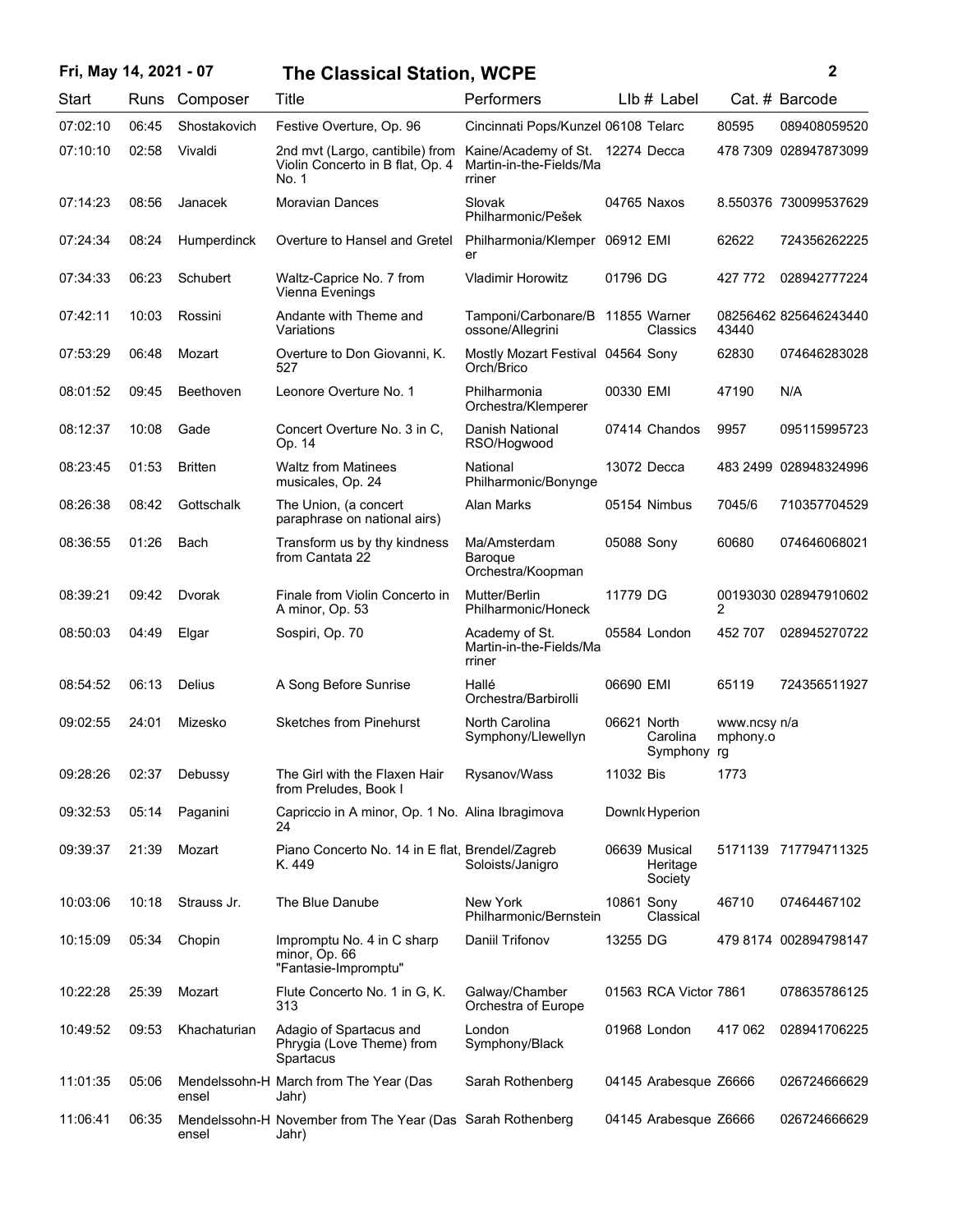| Fri, May 14, 2021 - 11 |       |                    | <b>The Classical Station, WCPE</b>                                    |                                                                       |                                       | 3            |                       |
|------------------------|-------|--------------------|-----------------------------------------------------------------------|-----------------------------------------------------------------------|---------------------------------------|--------------|-----------------------|
| Start                  | Runs  | Composer           | Title                                                                 | Performers                                                            | $Llb#$ Label                          |              | Cat. # Barcode        |
| 11:14:46               | 10:14 | Debussy            | Dances Sacred and Profane for Allen/Los Angeles<br>Harp and Orchestra | Chamber<br>Orchestra/Schwarz                                          | 02563 EMI                             | 47520        | 077774752022          |
| 11:26:50               | 02:15 | Mozart             | Kyrie from Requiem in D minor, Schutz Choir<br>K. 626                 | London/London<br>Classical<br>Players/Norrington                      | 07765 Virgin<br>Classics              | 522144       | 509995221442<br>4     |
| 11:30:35               | 29:25 | Sibelius           | Symphony No. 3 in C, Op. 52                                           | Philharmonia/Ashkena 02843 Decca<br>zy                                |                                       | 473 590      | 028947359029          |
| 12:01:50               | 04:13 | Massenet           | The Last Sleep of the Virgin                                          | Adelaide<br>Symphony/Serebrier                                        | 00137 KEM                             | 1003         | N/A                   |
| 12:07:33               | 08:06 | Schubert           | Rondo in D, D. 608                                                    | Cologne Piano Duo                                                     | 07514 Arte Nova                       | 4326         | 743214332627          |
| 12:17:09               | 04:55 | Dominiconi         | Koyunbaba                                                             | <b>Christopher Parkening</b>                                          | 09823 EMI                             | 57591        | 724355759122          |
| 12:23:54               | 05:55 | Einaudi            | Nuvole bianche                                                        | Ludovico Einaudi                                                      | Downk Ponderosa n/a<br>Music &<br>Art |              | n/a                   |
| 12:31:19               | 27:50 | Gounod             | Symphony No. 1 in D                                                   | Orchestra of the<br>Toulouse<br>Capitole/Plasson                      | 04723 EMI                             | 63949        | 077776394923          |
| 13:00:59               | 14:04 | Elgar              | Serenade for Strings in E<br>minor, Op. 20                            | Philharmonia/Sinopoli                                                 | 02165 DG                              | 423 679      | 028942367920          |
| 13:16:33               | 04:28 | Williams           | Air and Simple Gifts                                                  | Ma/Perlman/Montero/<br>McGill                                         | 08501 Sony                            | 70636        | 886977063626          |
| 13:22:51               | 37:56 | Schubert           | Piano Quintet in A, D. 667<br>"Trout"                                 | Dechenne/Verhey/Erbli 03087 LaserLight 15 522<br>ch/Decroos/Jansen    |                                       |              | 018111552226          |
| 14:02:37               | 29:22 | Still              | Symphony No. 2, "Song of a<br>New Race"                               | Detroit Symphony/Jarvi 08565 Chandos                                  |                                       | 9226         | 095115922620          |
| 14:33:29               | 03:47 | Gardel             | Por una cabeza (a tango)                                              | Benedetti/Sitkovetsky/ Downk Decca<br>Elsenboich/Sidorova/G<br>rynyuk |                                       | 478 4731 n/a |                       |
| 14:39:16               | 19:14 | Shostakovich       | Piano Concerto No. 2 in F, Op.<br>102                                 | Bernstein/NY<br>Philharmonic                                          | 08901 Sony                            | 47166        | 509970471662<br>6     |
| 15:00:20               | 04:12 | Elgar              | Lux aeterna                                                           | Handel & Haydn<br>Chorus/Llewellyn                                    | 06104 Avie                            | 0039         | 822252003925          |
| 15:06:02               | 10:09 | Bach               | Concerto in C, BWV 976                                                | Pieter Dirksen                                                        | 12050 Brilliant<br>Classics           | 94050        | 502842194050          |
| 15:17:41               | 31:01 | Dvorak             | Piano Trio in E minor, Op. 90<br>"Dumky"                              | Eroica Trio                                                           | 05374 EMI                             | 56673        | 724355667328          |
| 15:49:57               | 09:12 | Corelli            | Concerto Grosso in D, Op. 6<br>No. 7                                  | Tafelmusik/Lamon                                                      | 10001 DHM                             | 7908         | 054727790829          |
| 16:00:24               | 02:28 | Anderson,<br>Leroy | The Syncopated Clock                                                  | Eastman-Rochester<br>Pops/Fennell                                     | 03555 Mercury                         | 432 013      | 028943201322          |
| 16:04:07               | 10:05 | Offenbach          | Overture to Orpheus in the<br>Underworld                              | Czecho-Slovak State<br>Philharmonic/Alfred<br>Walter                  | 05105 Naxos                           | 47           | 8.554246-636943424629 |
| 16:15:07               | 19:50 | Korngold           | Captain Blood: Suite                                                  | Brandenburg<br>Philharmonic/Kaufman                                   | 02689 Naxos                           |              | 8.557704 747313270422 |
| 16:36:12               | 11:02 | Bach               | Brandenburg Concerto No. 3 in Linde Consort/Linde<br>G, BWV 1048      |                                                                       | 00376 EMI                             | 47046        | N/A                   |
| 16:48:09               | 11:31 | Rossini            | Overture to Semiramide                                                | Philharmonia<br>Orchestra/Muti                                        | 01267 EMI                             | 47118        | 077774711821          |
| 17:00:55               | 07:52 | Suppe              | Overture to Morning, Noon &<br>Night in Vienna                        | Orton/Academy of St.<br>Martin-in-the-Fields/Ma<br>rriner             | 02199 EMI                             | 54056        | 077775405620          |
| 17:09:42               | 12:38 | Smetana            | The Moldau from Ma Vlast (My Berlin<br>Fatherland)                    | Philharmonic/Karajan                                                  | 03600 EMI                             | 69005        | 077776900520          |